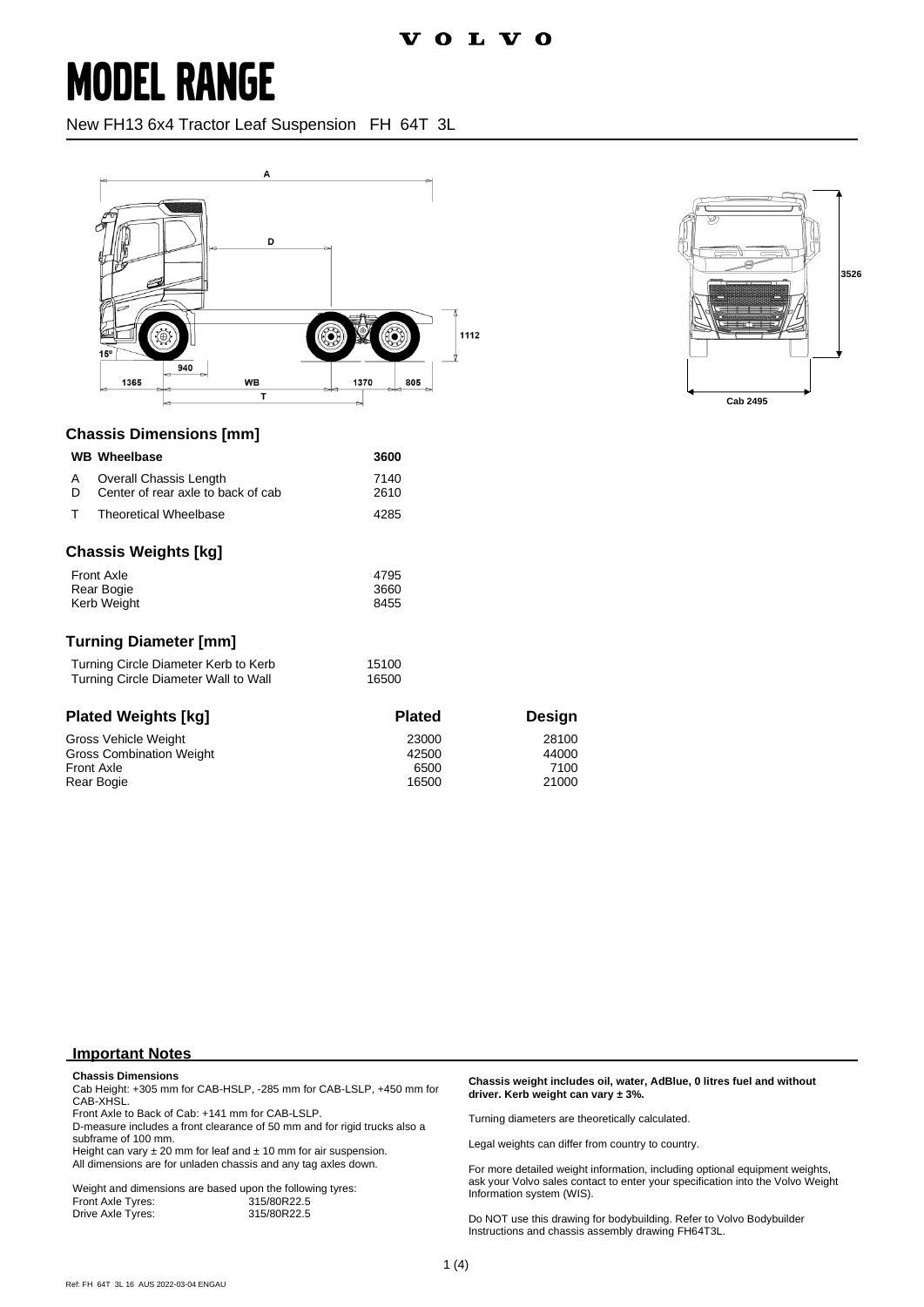### New FH13 6x4 Tractor Leaf Suspension FH 64T 3L

| <b>Core components</b>                                        |                                                                                                                                                                                   | $\Box$ ADTP-M                                                                                                | AdBlue tank position - Underbelly                                                                                                                                                                                                                                                                                                                           |
|---------------------------------------------------------------|-----------------------------------------------------------------------------------------------------------------------------------------------------------------------------------|--------------------------------------------------------------------------------------------------------------|-------------------------------------------------------------------------------------------------------------------------------------------------------------------------------------------------------------------------------------------------------------------------------------------------------------------------------------------------------------|
| ■ CHH-HIGH                                                    | Chassis Height (high) approx. 1025-1050mm (depending on<br>tyre selection)                                                                                                        | $\blacksquare$ ADB064<br>$\Box$ ADB090                                                                       | AdBlue tank 64 litres<br>AdBlue tank 90 litres                                                                                                                                                                                                                                                                                                              |
| $\blacksquare$ RADD-BR                                        | Parabolic spring rear leaf suspension                                                                                                                                             | $\Box$ ADB150<br>$\Box$ ADB190                                                                               | AdBlue tank 150 litres (underbelly)<br>AdBlue tank 190 litres (underbelly)                                                                                                                                                                                                                                                                                  |
| □ FH-LSLP5<br>$\blacksquare$ FH-SLP5                          | Low Sleeper cab<br>Sleeper cab                                                                                                                                                    | ∎ FCAP-L                                                                                                     | Fuel tank cap with lock                                                                                                                                                                                                                                                                                                                                     |
| <b>D</b> FH-XHSL5                                             | Globetrotter XL cab                                                                                                                                                               | ∎ ESH-RIGH<br>$\scriptstyle\Box$ esh-vert                                                                    | Muffler horizontal, right exhaust outlet<br>Muffler horizontal, vertical exhaust outlet on right hand side                                                                                                                                                                                                                                                  |
| $\blacksquare$ EU5SCR-M                                       | Eu5 SCR Selective Catalytic Reduction (mandatory)                                                                                                                                 | □ ESH3VERT                                                                                                   | Raised Horizontal Muff/Vertical outlet                                                                                                                                                                                                                                                                                                                      |
| ■ D13C500<br>$\Box$ D13C540                                   | Engine, 13C litre, 500hp, 2500nm<br>Engine, 13C litre, 540hp, 2600nm                                                                                                              | □ EXST-SSP                                                                                                   | Stainless steel exhaust stack                                                                                                                                                                                                                                                                                                                               |
| $EBR-VEB+$                                                    | Volvo Engine Brake + (VEB+)                                                                                                                                                       | ∎ TBC-AUS                                                                                                    | Trailer brake connections (suzi coils)                                                                                                                                                                                                                                                                                                                      |
| ■ AT2612F                                                     | Volvo I-shift-12 speed automatic transmission (2600nm)                                                                                                                            | $\blacksquare$ TRBR-HCR<br>$\square$ TRBR-STA                                                                | Hand controlled trailer brake, reduced pressure<br>Stationary trailer brake control                                                                                                                                                                                                                                                                         |
| $\Box$ ASO-C<br>□ ASO-ULC                                     | Crawler gears<br>Ultra low crawler gears                                                                                                                                          | □ TRB-STRE                                                                                                   | Automatic trailer brake activation (stretch brake)                                                                                                                                                                                                                                                                                                          |
| □ RTH2610B                                                    | Volvo RTH2610B hub reduction rear axles                                                                                                                                           | ■ TL-LED                                                                                                     | LED tail lights                                                                                                                                                                                                                                                                                                                                             |
| $\Box$ RTS2310A<br>$\blacksquare$ RTS2370B<br><b>Packages</b> | 4 planet gears per hub<br>Axle rating: 26,000 kg<br>115 tonne train weight<br>(Application approved)<br>Single reduction tandem 23t GCW100t<br>Single reduction tandem 23t GCW70t | <b>Rims and Tyres</b><br>□ RT-AL<br>$\Box$ RT-ALDP<br>□ RT-ALDPD<br>□ RT-ALDU<br>$\Box$ RT-ALP<br>□ RT-ALPDU | 10 stud alloy disc rims (with long wheel studs)<br>10 stud dura-bright alloy disc rims (with long wheel studs)<br>10 stud dura-bright alloy disc rims (with short wheel studs)<br>10 stud alloy disc rims (with short wheel studs)<br>10 stud polished alloy disc rims (with long wheel studs)<br>10 stud polished alloy disc rims (with short wheel studs) |
| ■ INFODF                                                      | Information Platform with Dynafleet Support                                                                                                                                       | $R$ T-STEEL                                                                                                  | 10 stud steel disc rims                                                                                                                                                                                                                                                                                                                                     |
| □ INFOMED<br>□ INFONDF                                        | Information Platform-Medium<br>Information Platform with Navigation & Dynafleet Support                                                                                           | $\square$ SPWT-D<br>□ SPWT-F                                                                                 | Spare rim & tyre equal to drive<br>Spare rim & tyre equal to steer                                                                                                                                                                                                                                                                                          |
| <b>Chassis</b>                                                |                                                                                                                                                                                   | $\square$ SWCP-T2                                                                                            | Transport mounted spare wheel                                                                                                                                                                                                                                                                                                                               |
| $\blacksquare$ FST-PAR<br>□ FST-PAR3                          | Parabolic leaf spring front suspension<br>3 leaf parabolic front springs (stiffer than normal)                                                                                    | $\blacksquare$ JACK-15T                                                                                      | 15 tonne capacity jack and brace                                                                                                                                                                                                                                                                                                                            |
| EAL7.1<br>$\Box$ FAL7.5                                       | Front axle load 7.1 tonnes<br>Front axle load 7.5 tonnes                                                                                                                          | ∎ TOOL-BAS<br>$\scriptstyle\Box$ TOOLKIT                                                                     | Basic tools<br>Tool kit complete                                                                                                                                                                                                                                                                                                                            |
| ■ FSTAB                                                       | Front stabilizer, normal stiffness                                                                                                                                                | □ INFLAHOS                                                                                                   | Tyre inflation hose (20 metres)                                                                                                                                                                                                                                                                                                                             |
| □ FSTAB2<br>$\square$ FSTAB3                                  | Front stabiliser bar increased stiffness<br>Heavy duty front stabiliser bar                                                                                                       | <b>Powertrain equipment</b><br>$\blacksquare$ DRM-BE<br>Drive Mode - Balanced Economy                        |                                                                                                                                                                                                                                                                                                                                                             |
| RAL21                                                         | Rear suspension load rating: 21,000 kg                                                                                                                                            | □ DRM-E                                                                                                      | Drive Mode - Economy                                                                                                                                                                                                                                                                                                                                        |
| $\Box$ ACTST-TO                                               | Volvo Dynamic Steering                                                                                                                                                            | $\Box$ PVT-MAP                                                                                               | Preview Topography Information (by a high resolution<br>commercial topography map)                                                                                                                                                                                                                                                                          |
| □ ASFE-PO                                                     | Dynamic steering active features with personal settings and<br>oversteer guidance                                                                                                 | □ CRUIS-E<br>$\blacksquare$ CRUISEC                                                                          | Extended cruise control (additional fuel saving functions)<br>Cruise control                                                                                                                                                                                                                                                                                |
| $EBS-MED$                                                     | Electronic Brake System (EBS) contains<br>ABS, Traction control, Hill start aid                                                                                                   | □ AMSO-AUT                                                                                                   | Manual gear shift in automatic mode.                                                                                                                                                                                                                                                                                                                        |
|                                                               | Diff lock control, Brake assist                                                                                                                                                   | $\Box$ AVO-ENH                                                                                               | AMT Vocational option - enhanced                                                                                                                                                                                                                                                                                                                            |
|                                                               | Wheel brake monitoring, EBS status                                                                                                                                                | □ APF-ENH                                                                                                    | Enhanced I-shift PTO functions                                                                                                                                                                                                                                                                                                                              |
| $\blacksquare$ TRCO-12V                                       | 24v to 12v trailer lighting voltage converter                                                                                                                                     | ∎ TC-MAOH2                                                                                                   | High performance transmission cooler                                                                                                                                                                                                                                                                                                                        |
| $\blacksquare$ TABS-12<br>■ FST7070                           | 24v to 12v trailer ABS voltage converter<br>Frame section thickness 7mm                                                                                                           | ∎ AIRIN-HI<br>□ AIRIN-LO                                                                                     | High air intake, roofline position<br>Low air intake, rear of cab position                                                                                                                                                                                                                                                                                  |
| □ FST8080                                                     | Frame section thickness 8mm                                                                                                                                                       | ACL1ST-S                                                                                                     | Air cleaner with two stage filter element                                                                                                                                                                                                                                                                                                                   |
| $\blacksquare$ Fil-txeb                                       | Liner (inner) - trans x-mem to end of bogie                                                                                                                                       | ■ 24AL120B                                                                                                   | High capacity alternator, 120 Ampere.                                                                                                                                                                                                                                                                                                                       |
| ■ BBOX-AC                                                     | Across frame battery box                                                                                                                                                          | □ 24AL150B                                                                                                   | Alternator - 150 Amp                                                                                                                                                                                                                                                                                                                                        |
| ■ 2BATT225                                                    | 2x225 Ah batteries                                                                                                                                                                | o fuefe2lw                                                                                                   | Dual fuel filter, engine mounted with water separator-large                                                                                                                                                                                                                                                                                                 |
| $\Box$ BATTAMP                                                | Battery amperage indicator (in the DID)                                                                                                                                           | <b>D</b> PTER-DIN                                                                                            | Power Take Off / splined shaft groove (female) DIN5462.                                                                                                                                                                                                                                                                                                     |
| $\blacksquare$ MSWI-C<br>□ MSWI-R                             | Isolation toggle switch LHS of chassis<br>Isolation switch on key fob (press door lock twice to isolate)                                                                          | $\Box$ PTER1400<br>$\square$ HPE-F101                                                                        | Rear engine mounted power-take-off with flange SAE 1410<br>F1-101 Hydraulic pump rear engine mounted                                                                                                                                                                                                                                                        |
| ∎ R385A71S                                                    | RHS 385 litre alloy fuel tank with steps<br>Min volume 385I<br>Max volume 690I                                                                                                    | $\square$ HPE-F41<br>$\Box$ HPE-F51<br>$\square$ HPE-F61<br>$\square$ HPE-F81                                | F1-41 Hydraulic pump rear engine mounted<br>F1-51 Hydraulic pump rear engine mounted<br>F1-61 Hydraulic pump rear engine mounted<br>F1-81 Hydraulic pump rear engine mounted                                                                                                                                                                                |
| ∎ L415A71S                                                    | LHS 415 litre alloy fuel tank with steps<br>Min volume 415<br>Max volume 690l                                                                                                     | $\Box$ HPE-T53<br>$\square$ HPE-T70<br>$\square$ HPE-V45<br>$\Box$ HPE-V75                                   | F2-53/53 twin flow hyd pump rear engine mounted<br>F2-70/53 twin flow hyd pump rear engine mounted<br>V1-45 variable pump rear engine mounted<br>V1-75 variable pump rear engine mounted                                                                                                                                                                    |
| ■ ADTP-L                                                      | AdBlue tank position - LHS                                                                                                                                                        |                                                                                                              |                                                                                                                                                                                                                                                                                                                                                             |

■ Standard Equipment □ □ Optional Equipment

For more detailed information about cab and powertrain equipment, please refer to separate specification sheets.

For all possible options and combinations of options please consult your Volvo sales contact who can create a specification to match your requirements using the Volvo Sales Support system (VSS).

The factory reserves the right to modify design and change equipment without previous notification. The specification can vary from country to country.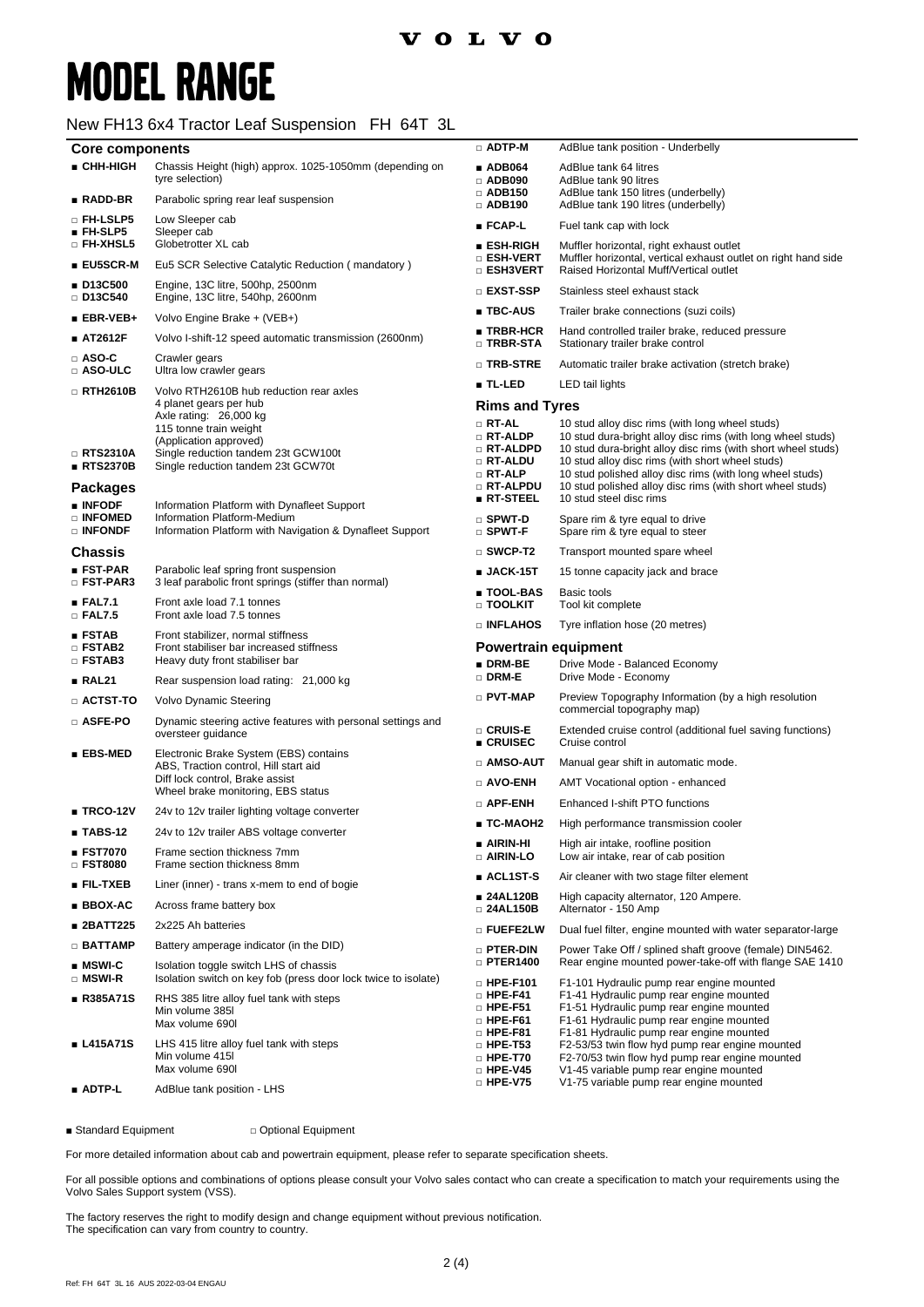### New FH13 6x4 Tractor Leaf Suspension FH 64T 3L

| $\Box$ PTR-D<br>□ PTR-DH             | Low speed PTO with DIN connection<br>High speed PTO with DIN connection                                                               | □ LBK80FRE<br>□ LBK80FRM                    | Lower bunk 815mm wide, electrically reclinable<br>Lower bunk 815mm wide, manually reclinable                                                        |
|--------------------------------------|---------------------------------------------------------------------------------------------------------------------------------------|---------------------------------------------|-----------------------------------------------------------------------------------------------------------------------------------------------------|
| □ PTR-DM<br>$\Box$ PTR-F             | Medium speed PTO with DIN connection<br>Rear PTO trans.flange 100% speed                                                              | ∎ MATL-FI<br>□ MATL-SF                      | Mattress lower bunk - firm<br>Mattress lower bunk - semi firm                                                                                       |
| $\Box$ PTR-FH<br>□ PTR-FL            | High speed PTO with flange connection<br>Low speed PTO with flange connection                                                         | $\Box$ OLMAT-BA                             | Mattress overlay - basic                                                                                                                            |
| □ PTRD-D<br><b>D</b> PTRD-D1         | PTO with 2 DIN connections rear + 1 DIN connection front<br>PTO with 1 DIN $+$ 1 flange connection rear $+$ 1 DIN connection<br>front | □ TBK70AD<br>$\Box$ TBK70F                  | Top bunk 700mm wide, foldable & height adjustable<br>Top bunk 700mm wide, foldable                                                                  |
| □ PTRD-D2<br>$\square$ PTRD-F        | PTO with 2 flange connection rears + 1 DIN connection front<br>PTO with 1 DIN + 1 flange connection rear                              | <b>SLCP-BAS</b><br>$\square$ SLCP-LUX       | Standard sleeper control panel<br>Sleeper control panel                                                                                             |
| $\Box$ HPG-F101<br>$\square$ HPG-F41 | F1-101 hydraulic pump gearbox mounted<br>F1-41 hydraulic pump gearbox mounted                                                         | $\square$ SAFE                              | Safe box at bed-end                                                                                                                                 |
| $\square$ HPG-F61<br>$\Box$ HPG-F81  | F1-61 hydraulic pump gearbox mounted<br>F1-81 hydraulic pump gearbox mounted                                                          | $\square$ RUS-BAS                           | Rear upper cab storage - 154 litres for Sleeper/Globetrotter &<br>60 litres for Day Cab                                                             |
| □ STWM-LE                            | Steering wheel material - leather                                                                                                     | □ RUS-HIG                                   | Rear upper cab storage - 245 litres                                                                                                                 |
| □ ACCLF-D                            | Acceleration Limiting Feature - Disabled                                                                                              | $\Box$ TABLE                                | Table                                                                                                                                               |
| □ ACCLF-E<br>■ ESP-BAS1              | Acceleration Limiting Feature - Enabled<br>ESP package (tractor/trailer combinations with ABS. Rigids                                 | □ REFR-RUS<br>$\square$ Refrig              | 28 litre refrigerator in upper rear storage<br>33 litre refrigerator under lower bunk                                                               |
| □ ESP-BAS2                           | with standard COG)<br>ESP package (tractor/trailer combinations without ABS)                                                          | □ MICRO-PK                                  | Preparation kit for microwave                                                                                                                       |
| ∎ HWSS-ACB                           | ACC & forward collision warning & emergency braking.                                                                                  | ∎ BOTH-D<br>$\Box$ both-dl                  | Bottle holder in driving area<br>Bottle holder in driving & resting areas                                                                           |
| $\blacksquare$ LSS-DW                | With lane departure system                                                                                                            | □ BOTH-L                                    | Bottle holder in resting area                                                                                                                       |
| LCS                                  | Lane change support                                                                                                                   | $\blacksquare$ SOL12S                       | 12v outlet in sleeper area                                                                                                                          |
| $\blacksquare$ DAS-W                 | Driver alert support warning                                                                                                          | ∎ INLI-BAS<br>$\Box$ INLI-NL                | Interior night lights<br>Interior white and red (night) light                                                                                       |
| □ RSENS-W                            | Rain sensor to activate wipers                                                                                                        | □ INLI-NLD                                  | Interior light including night light and dimmer function                                                                                            |
| $\blacksquare$ CU-ECC                | Climate controlled air conditioning                                                                                                   | $\square$ Arl-flex                          | Flexible reading lamp (snake light)                                                                                                                 |
| □ IMMOBIL                            | Engine immobiliser                                                                                                                    | $\blacksquare$ RH-ER<br>□ RH-ETR            | Roof hatch-electric (metal emergency exit)<br>Roof hatch-electric (tinted glass & rear opening)                                                     |
| □ ALARM-B                            | Anti-theft alarm (cab)                                                                                                                | $\Box$ VANMIR                               | Vanity mirror                                                                                                                                       |
| $\Box$ AMPL400                       | 400 watts, 8 channel amplifier<br>Including a subwoofer                                                                               | □ AS-FUS                                    | Auxiliary shelf, front upper storage                                                                                                                |
| □ BUPMON                             | Back-up camera                                                                                                                        | $\square$ INFOT-PK                          | LCD screen mount - 6kgs max                                                                                                                         |
| ∎ ISUNS-DS                           | Interior side sunvisor - driver's door                                                                                                | <b>Cab exterior</b>                         |                                                                                                                                                     |
| □ ISUNF-RE<br>∎ ISUNF-RM             | Interior sunvisor - front (electric)<br>Interior sunvisor - front (manual)                                                            | ■ EXTL-BAS<br>$\square$ extl-en2            | Standard exterior trim level<br>Enhanced exterior trim level 2                                                                                      |
| ∎ CSPL-BXD                           | Centre section dash panel pull out drawer                                                                                             | $\square$ extl-enh                          | Enhanced exterior trim level.                                                                                                                       |
| <b>D</b> ADFS                        | 2 din slots in front shelf                                                                                                            | ■ DGLAS-H<br>□ DGLAS-L                      | Hardened door glass<br>Laminated door glass                                                                                                         |
| ∎ BUPALARM                           | Reverse alarm                                                                                                                         | ■ LOCK-CTL                                  | Central door locking-Key                                                                                                                            |
| □ REMC-MF                            | Multifunction wireless remote control                                                                                                 | □ LOCK-REM                                  | Central door locking with remote control                                                                                                            |
| $\blacksquare$ FIREX25A              | Fire extinguisher 2.5 kg                                                                                                              | $\blacksquare$ BUMP-B<br>□ BUMP-B2          | Bumper - plastic<br>Bumper - steel                                                                                                                  |
| ∎ WRITEPAD                           | Storable steering wheel fit clip board                                                                                                | □ WILDBAR                                   | Wildbar                                                                                                                                             |
| $\blacksquare$ DST-CF5               | Fully adjustable driver's comfort seat<br>Air suspension, heated, integrated safety belt                                              | □ BUMP-SP                                   | Bumper spoiler                                                                                                                                      |
| □ SBD-RED                            | Red safety belts, pass. & driver seats                                                                                                | <b>BUGNET</b>                               | Insect net in front of radiator                                                                                                                     |
| ■ SBPRE-DS                           | Drivers seat belt pretensioner                                                                                                        | $CTLTP-E$                                   | Electrical cab tilt pump                                                                                                                            |
| ∎ PST-BAS1<br>$\Box$ PST-CF5         | Basic passenger's seat<br>Fully adjustable passenger comfort seat                                                                     | $\square$ FCABS-A<br>$\blacksquare$ FCABS-M | Front cab suspension-air bellows<br>Front cab suspension-mechanical spring                                                                          |
| $\square$ PST-RX1                    | Air suspension, heated, safety belt                                                                                                   | $\square$ RCABS-A<br>$RCABS-M$              | Rear cab suspension-air bellows                                                                                                                     |
| □ SBPRE-PS                           | Passenger relax seat with swivel and tilt                                                                                             |                                             | Rear cab suspension-mechanical spring                                                                                                               |
|                                      | Passenger seatbelt pretensioner                                                                                                       | ■ MIRFLA3                                   | Electrically operated flat mirrors                                                                                                                  |
| □ ARMRE-BB<br>∎ ARMRE-DB             | Armrests both sides - driver's & passenger's seat<br>Armrests both sides - driver's seat                                              | □ MIRFLACP                                  | Wide angle and close view mirror both sides<br>Electrically heated & operated flat glass mirrors with front<br>monitoring camera on passenger side. |
| ∎ ARU-LEA                            | Seat armrest upholstery - leather                                                                                                     | $\blacksquare$ SUNV-H                       | <b>Exterior sunvisor</b>                                                                                                                            |
| ∎ GRABHI-B                           | Instep grab handle - standard                                                                                                         | □ AD-ROOF                                   | Aero-dynamic roof mounted deflector                                                                                                                 |
| □ GRABHI-L                           | Instep grab handle - leather bound                                                                                                    | $\Box$ ad-sidel                             | Aero-dynamic cab side deflectors                                                                                                                    |
| ∎ FMAT-RUB<br>$\blacksquare$ LBK80F  | Floor mats - rubber<br>Lower bunk 815mm wide                                                                                          | □ GUARD-W                                   | Windscreen stoneguard                                                                                                                               |

■ Standard Equipment □ Optional Equipment

For more detailed information about cab and powertrain equipment, please refer to separate specification sheets.

For all possible options and combinations of options please consult your Volvo sales contact who can create a specification to match your requirements using the Volvo Sales Support system (VSS).

The factory reserves the right to modify design and change equipment without previous notification. The specification can vary from country to country.